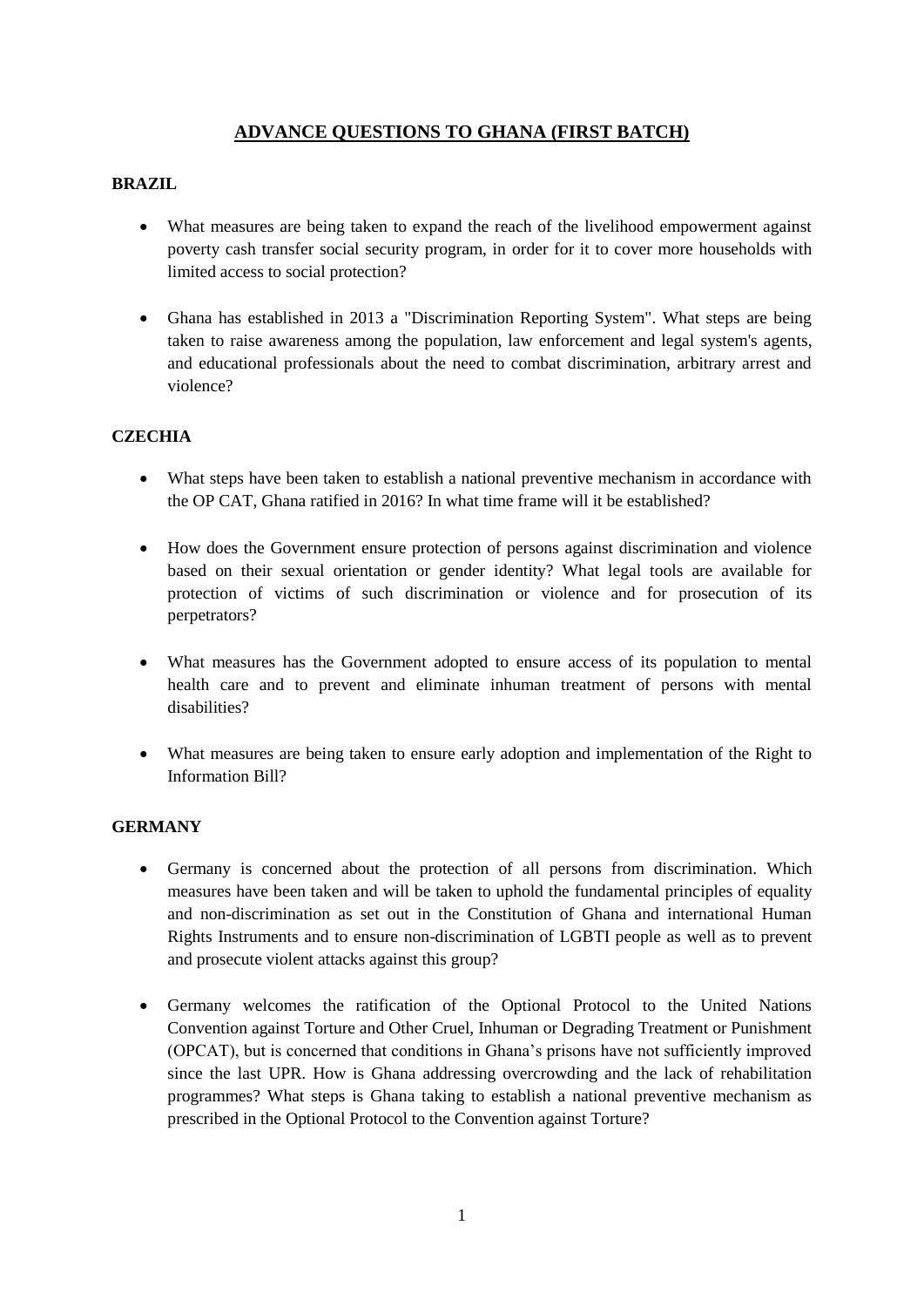- Germany is concerned about the precarious situation of disabled people in Ghana, particularly with regard to underfunding and a general lack of state-run medical facilities and qualified personnel leading to inappropriate treatment of disabled people not least in so-called "prayercamps". What is Ghana doing to improve this situation and limit non-consensual psychiatric treatment?
- Germany welcomes progress made by Ghana in the area of sexual and reproductive health. Which steps are being undertaken toward the adoption of the validated Comprehensive Reproductive Health Education Guidelines? Which steps are being taken to improve schools' wash facilities (WASH programme), in line with the Education Strategic Plan (2010 – 2020) to foster menstrual hygiene management and tackle girls school dropouts?

# **NORWAY**

- Death sentence is still a part of Ghanaian legislation, even if a moratorium is in place. What are the next step for the government in order to abolish death penalty?
- Female Genital Mutilation remains a serious problem in parts of Ghana. What policies will Ghana implement in order to reduce and ultimately abolish this practice?
- Trafficking of minors and child labor continues to be a serious problem in Ghana. Girls and women being are especially a vulnerable group. What efforts will Ghana take to reduce trafficking?
- Numerous reports point to the fact that people belonging to the LGBT group face discrimination on a regular basis and that they do not have the same access as the rest of the population to basic health and social services. What measures will Ghana take to ensure equal treatment of this group?

# **SLOVENIA**

- Slovenia takes note with appreciation that a Bill for abolition of the death penalty has been drafted and would like to ask the Government of Ghana when it plans to adopt the Bill and call the referendum on this subject in accordance with the Constitution.
- Slovenia also notes with appreciation Ghana's commitment to the Girls not Brides initiative. We would like to inquire what additional measures will the Government of Ghana take to further implement the Girls not Brides initiative at all levels.
- Slovenia is concerned by the reports on the persistence of corporal punishment of children in different settings. In this regard, we would like to ask the Government of Ghana what legislative and other measures it envisages to prohibit all forms of corporal punishment of children in all settings.